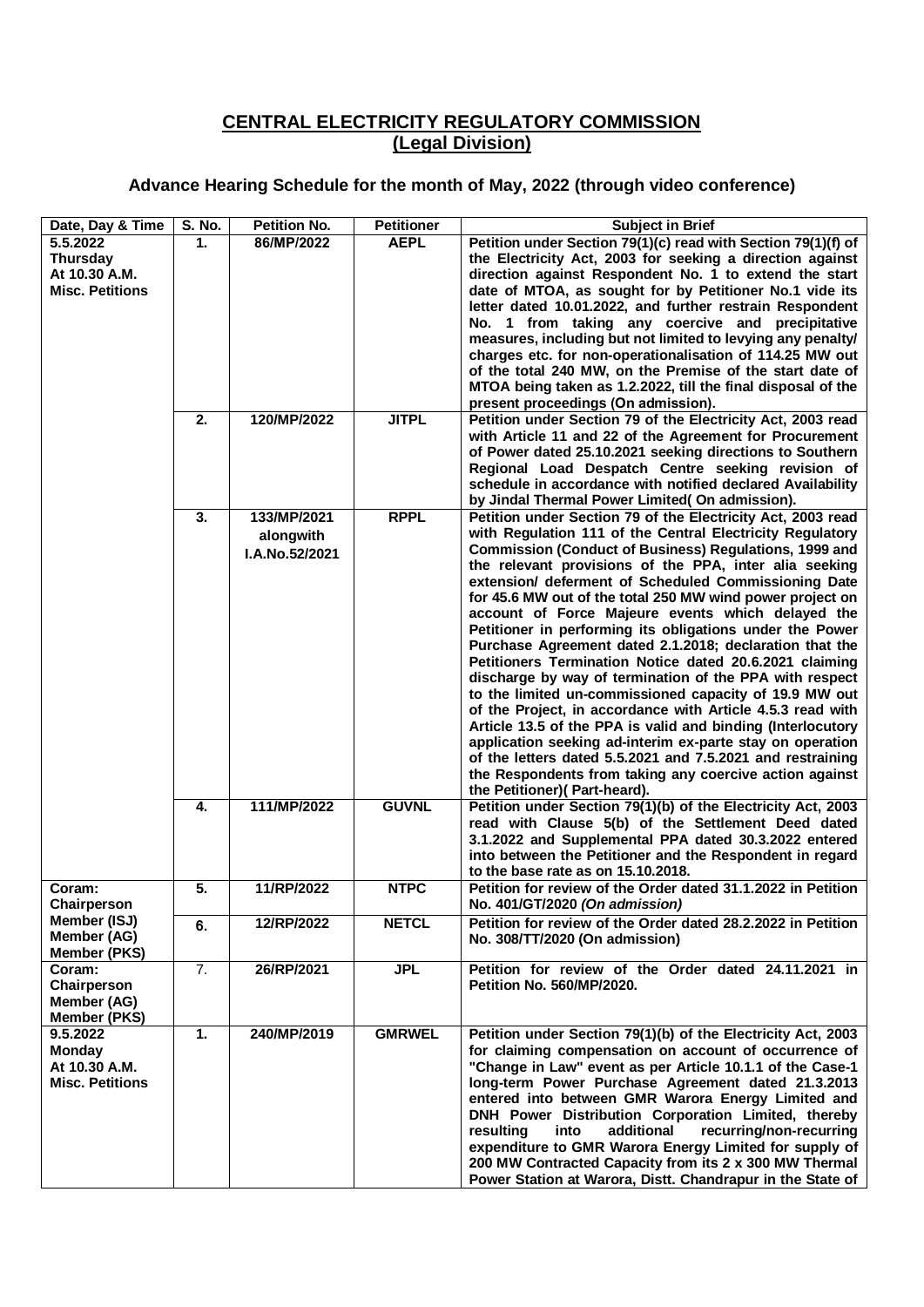|                  |             |                   | Maharashtra to DNH Power Distribution Corporation<br>Limited.                                                                                                                                                                                                                                                                                                                                                                                                                                                                                                                                                              |
|------------------|-------------|-------------------|----------------------------------------------------------------------------------------------------------------------------------------------------------------------------------------------------------------------------------------------------------------------------------------------------------------------------------------------------------------------------------------------------------------------------------------------------------------------------------------------------------------------------------------------------------------------------------------------------------------------------|
| 2.               | 700/MP/2020 | <b>JPL</b>        | Petition under Section 79(1)(b) and 79 (1)(f) of the<br>Electricity Act, 2003 for claiming compensation on<br>account of the event pertaining to change in law as per<br>Article 10 of the Power Purchase Agreement dated<br>29.6.2012 read with Addendum I to PPA, dated 27.9.2017<br>executed between Petitioner and TANGEDCO for 200 MW<br>Medium term power supply (PPA-I) and as per the terms of<br>Power Purchase Agreement dated 23.8.2013 executed<br>between the Petitioner and TANGEDCO for 400 MW long<br>term power supply (PPA-II).                                                                          |
| 3.               | 514/MP/2020 | <b>ENICL</b>      | Petition under Section 63 and 79(1)(c) and 79(1)(f) of the<br>Electricity Act, 2003 seeking reliefs due to the occurrence<br>of certain Force Majeure and Change in Law events under<br>the Transmission Services Agreement dated 6.8.2009.                                                                                                                                                                                                                                                                                                                                                                                |
| 4.               | 49/MP/2021  | <b>NRSSXXIXTL</b> | Petition under Section 61, 63 and 79(1)(f) of the Electricity<br>Act, 2003 read with the statutory framework and the<br>Transmission Service Agreement dated 2.1.2014 executed<br>between NRSS-XXIX Transmission Limited and its Long-<br>Term Transmission Customers for inter alia seeking relief<br>for certain change in law events that have impacted the<br>Project and reimbursement of additional expenditure<br>incurred towards necessary use of helicrane for<br>implementation of the Project.                                                                                                                 |
| $\overline{5}$ . | 70/MP/2019  | <b>SEP&amp;EL</b> | Petition for seeking an appropriate mechanism for grant<br>of an appropriate adjustment/ compensation to offset<br>financial/ commercial impact of 'Change in Law' events on<br>account of imposition of Goods and Service Tax.                                                                                                                                                                                                                                                                                                                                                                                            |
| 6.               | 374/MP/2020 | <b>ACME</b>       | Petition under 79(1)(f) of the Electricity Act, 2003 read with<br>Article 17 of the Power Purchase Agreement dated<br>17.4.2017 executed by ACME Jaipur Solar Power Private<br>Limited Petitioner with M. P. Power Management Company<br>Limited and Delhi Metro Rail Corporation Ltd and in terms<br>of the directions issued by the Central Government vide<br>its Notification bearing No. 23/43/2018-R&R dated<br>27.8.2018 for allowing pass through of additional<br>expenditure incurred by the generator on account of<br>events pertaining to 'Change in Law'<br>alongwith<br>Commission's order dated 9.10.2018. |
| 7.               | 373/MP/2019 | <b>SBE 4PL</b>    | Petition seeking Change in Law relief on account of<br>imposition of safeguard duty on import of solar cells and<br>modules.                                                                                                                                                                                                                                                                                                                                                                                                                                                                                               |
| 8.               | 16/MP/2021  | <b>SEIL</b>       | Petition under Section 79 (1) (b) and 79 (1) (f) of the<br>Electricity Act, 2003 read with Article 10 of the Power<br>Purchase Agreement dated 1.4.2013 and amended Power<br>Purchase Agreement dated 10.4.2015 entered into<br>between Sembcorp Energy India Ltd. (formerly Thermal<br>Powertech Corporation India Ltd.) and the distribution<br>licensees of States of Andhra Pradesh and Telangana,<br>seeking compensation on account of change in law event<br>due to the levy of Evacuation Facility Charges and Rapid<br>Loading Charges imposed by Coal India Limited.                                             |
| 9.               | 513/MP/2020 | AP(m)L            | Petition under Section 79 of the Electricity Act, 2003 read<br>with Article 13 of the Power Purchase Agreements dated<br>7.8.2008 entered with Haryana Utilities; Guidelines for<br>Determination of Tariff by Bidding Process for<br>Procurement of Power by Distribution Licensees dated<br>19.1.2005, amended from time to time and revised Tariff<br>Policy 2016, seeking compensation due to certain Change<br>in Law events.                                                                                                                                                                                         |
| 10.              | 179/MP/2020 | <b>TPREL</b>      | Petition under Section 79 of the Electricity Act, 2003 read<br>with Article 12 of the Power Purchase Agreements dated<br>19.7.2016, 21.10.2016, 21.10.2016 and 13.1.2017 executed<br>between Tata Power Renewable Energy Limited and Solar<br>Energy Corporation of India Limited<br>for seeking                                                                                                                                                                                                                                                                                                                           |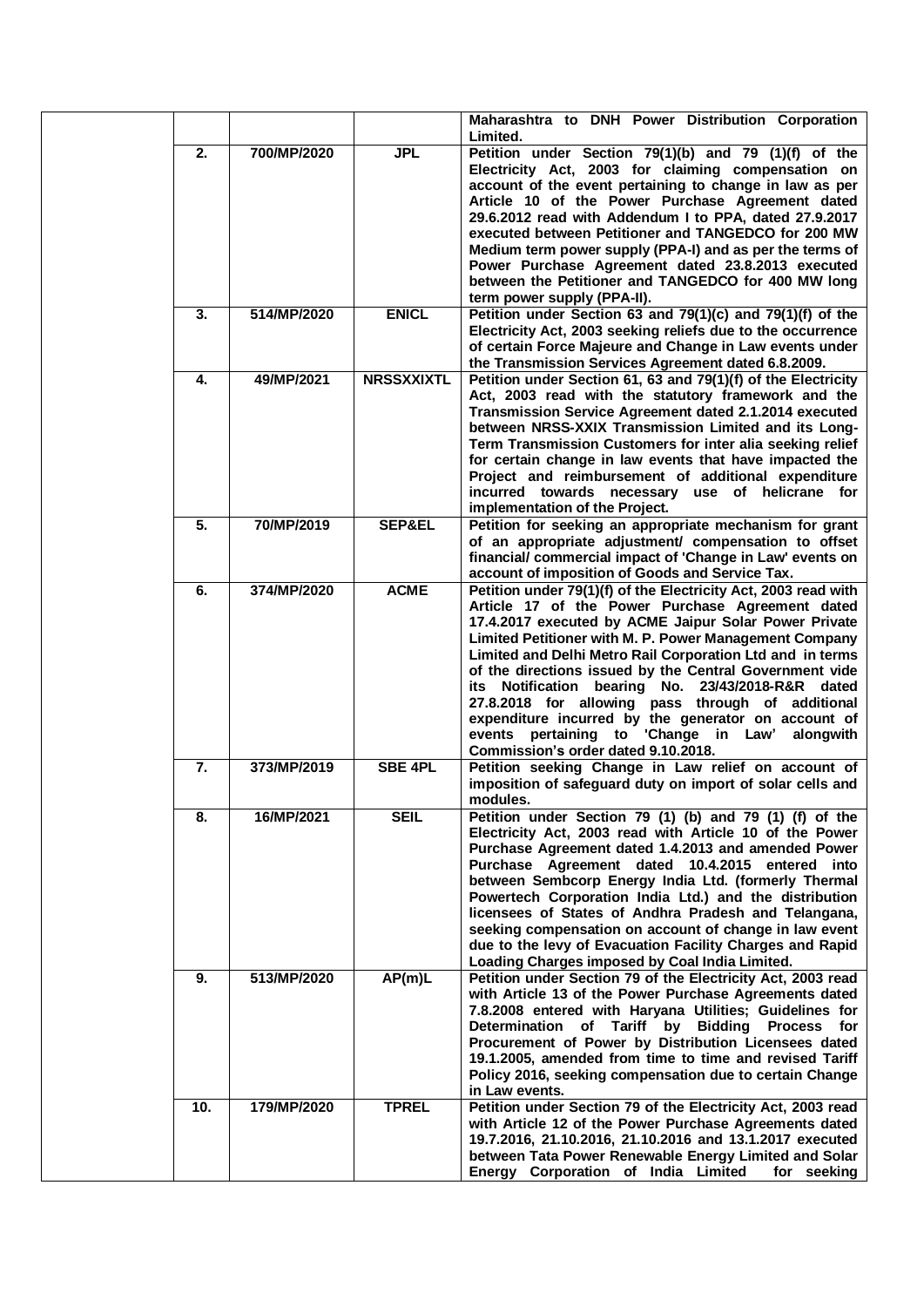|     |             |              | compensation on account of Change in Law events due to<br>enactment of GST Laws                                                                                                                                                                                                                                                                                                                                                                                                                                                                                                                                                                                                                                                                                                                                                                                            |
|-----|-------------|--------------|----------------------------------------------------------------------------------------------------------------------------------------------------------------------------------------------------------------------------------------------------------------------------------------------------------------------------------------------------------------------------------------------------------------------------------------------------------------------------------------------------------------------------------------------------------------------------------------------------------------------------------------------------------------------------------------------------------------------------------------------------------------------------------------------------------------------------------------------------------------------------|
| 11. | 562/MP/2020 | <b>JPL</b>   | Petition under Section 79(1) (b) & (f) of the Electricity Act,<br>2003 read with clause 4.7 of the competitive bidding<br>guidelines and article 13 of the power purchase<br>agreements dated 7.8.2008 and 20.1.2009 entered into by<br>Jhajjar Power Limited with Uttar Haryana Bijli Vitran<br>Nigam Limited, Dakshin Hryana Bijli Vtran Nigam Limited<br>and Tata Power Trading Company Limited respectively in<br>relation to seeking compensation for decrease in<br>revenues and increase in the costs as a result of change<br>in law events.                                                                                                                                                                                                                                                                                                                       |
| 12. | 722/MP/2020 | AP(41)PL     | Petition under Section 79(1)(b) read with Section 79(1) (f)<br>of the Electricity Act, 2003 for the declaration of 'change<br>in law' event due to introduction and imposition of<br>safeguard duty by way of Notification No. 2/2020-customs<br>(SG) dated 29.7.2020 issued by the Department of<br>Revenue, Ministry of Finance, Government of India, in<br>terms of Article 12 of the Power Purchase Agreement<br>dated 17.9.2019 executed between the Petitioner and the<br><b>Respondent No. 1.</b>                                                                                                                                                                                                                                                                                                                                                                   |
| 13. | 723/MP/2020 | <b>APMPL</b> | Petition under Section 79(1)(b) read with Section 79(1) (f)<br>of the Electricity Act, 2003 for the declaration of 'change<br>in law' event due to introduction and imposition of<br>safeguard duty by way of Notification No. 2/2020-customs<br>(SG) dated 29.7.2020 issued by the Department of<br>Revenue, Ministry of Finance, Government of India, in<br>terms of Article 12 of the Power Purchase Agreement<br>dated 17.9.2019 executed between the Petitioner and the<br>Respondent No. 1.                                                                                                                                                                                                                                                                                                                                                                          |
| 14. | 188/MP/2021 | <b>CEPL</b>  | Petition under Section 79(1)(b) and 79 (1)(f) of the<br>Electricity Act, 2003 seeking compensation on account of<br>events pertaining to change in law events, read with<br>Article 10 of the Power Purchase Agreement dated<br>19.12.2013 executed between the Petitioner and the<br><b>Respondent No. 1</b>                                                                                                                                                                                                                                                                                                                                                                                                                                                                                                                                                              |
| 15. | 228/MP/2021 | <b>MRPL</b>  | Petition under Section 79(1)(b), Section 79(1)(f) and<br>Section 79(1)(k) of the Electricity Act, 2003 read with<br>Article 12 of the Power Purchase Agreement(s) dated<br>28.12.2018 seeking issuance of appropriate order(s) /<br>direction(s) / declaration from this Commission that the<br>imposition of safeguard duty on the import of solar cells,<br>whether or not assembled in modules or panels, vide<br>Notification No. 2/2020-Customs (SG) dated 29.07.2020<br>issued by the Department of Revenue, Ministry of Finance<br>(Government of India) is an event of Change in Law and<br>for seeking approval of the quantum and mechanism of<br>compensation (along with interest) as submitted along<br>with the present Petition in line with the methodology<br>provided by this Commission vide its order dated<br>20.08.2021 in Petition No. 536/MP/2020. |
| 16. | 167/MP/2021 | AP&NL        | Petition under Section 79(1) (b) read with Section 79(1) (f)<br>Electricity Act,<br>2003<br>inter-alia<br>оf<br>the<br>seeking<br>compensation on account of occurrence of Change in Law<br>events relating to Power Purchase Agreements dated<br>18.12.2013 and 19.12.2013 entered into between the<br><b>Petitioner and the Respondents</b>                                                                                                                                                                                                                                                                                                                                                                                                                                                                                                                              |
| 17. | 215/MP/2021 | <b>SPL</b>   | Petition under Section 79 of the Electricity Act, 2003 read<br>with statutory framework governing procurement of power<br>through competitive bidding and Article 13.2(b) of the<br>Power Purchase Agreement dated 7.8.2007 executed<br>between Sasan Power Limited and the Procurers for<br>compensation due to Change in Law impacting revenues<br>and costs during the Operating Period.                                                                                                                                                                                                                                                                                                                                                                                                                                                                                |
| 18. | 207/MP/2021 | <b>ERPL</b>  | Petition under Section 79(1)(b), Section 79(1)(f) and<br>Section 79(1)(k) of the Electricity Act, 2003 read with                                                                                                                                                                                                                                                                                                                                                                                                                                                                                                                                                                                                                                                                                                                                                           |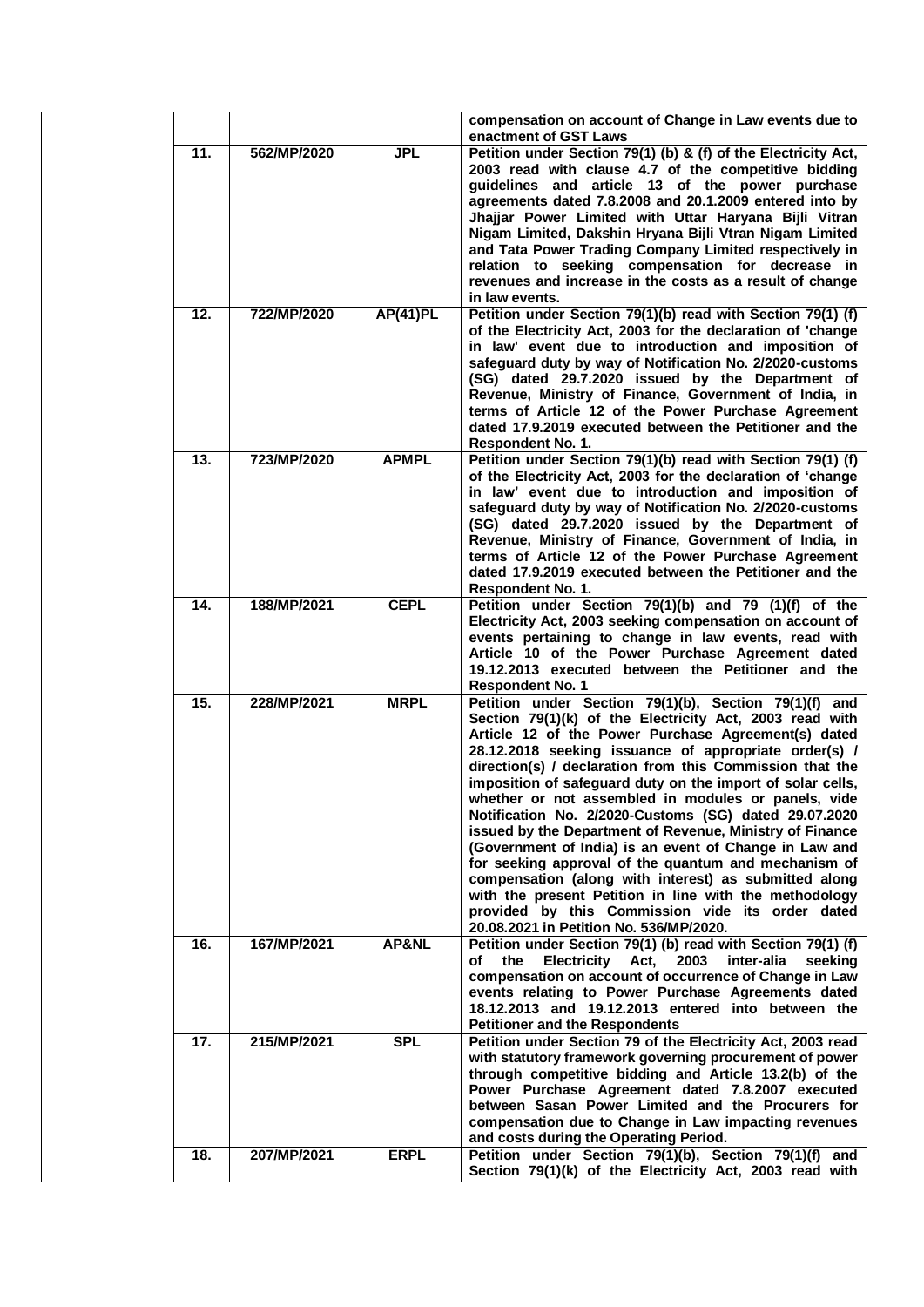|                                                                 |    |             |              | Article 12 of the Power Purchase Agreement(s) dated<br>25.6.2019 seeking issuance of appropriate order(s) /<br>direction(s) / declaration from this Commission that the<br>imposition of safeguard duty on the import of solar cells,<br>whether or not assembled in modules or panels, vide<br>Notification No. 2/2020-Customs (SG) dated 29.7.2020<br>issued by the Department of Revenue, Ministry of Finance<br>(Government of India) is an event of Change in Law and<br>for seeking approval to the quantum and mechanism of<br>compensation (along with interest) as submitted along<br>with the present Petition in line with the methodology as<br>settled by this Commission vide its order dated 20.8.2021<br>in Petition No. 536/MP/2020.                                                                                                                        |
|-----------------------------------------------------------------|----|-------------|--------------|------------------------------------------------------------------------------------------------------------------------------------------------------------------------------------------------------------------------------------------------------------------------------------------------------------------------------------------------------------------------------------------------------------------------------------------------------------------------------------------------------------------------------------------------------------------------------------------------------------------------------------------------------------------------------------------------------------------------------------------------------------------------------------------------------------------------------------------------------------------------------|
| 17.5.2022<br>Tuesday<br>At 10.30 A.M.<br><b>Misc. Petitions</b> | 1. | 128/MP/2022 | <b>TPCL</b>  | Petition under Section 11(2) of the Electricity Act, 2003<br>read with 79 of the Electricity Act, 2003, along with<br>Regulation 111-113 of the CERC Conduct of Business<br>Regulations 1999 inter alia seeking directions to<br>Respondent Nos. 1 to 8 to procure the power generated<br>and supplied by the Petitioner from 6.5.2022 onwards in<br>terms of directions as issued by Ministry of Power on<br>05.05.2022 under Section 11 of the Electricity Act, 2003.<br>declaration/direction<br>with<br>Seeking<br>a<br>regard<br>to<br>rate/compensation at which such supply of power to<br>Respondent Nos. 1 to 8 for the period between being<br>6.5.2022 to 31.10.2022, or such other period as extended<br>by Ministry of Power from time to time, based on<br>principles laid down with respect to Section 11(2) of the<br>Electricity Act, 2003. (On admission). |
|                                                                 | 2. | 214/MP/2021 | <b>RSUPL</b> | Petition under Section 79 of the Electricity Act 2003 before<br>the Central Electricity Regulatory Commission for<br>approval of Change in Law and seeking an appropriate<br>mechanism for grant of an appropriate adjustment/<br>compensation to offset financial/ commercial impact of<br>change in law event on account of rescission of<br>Notification No. 1/2011<br>Customs dated 6.1.2011 vide<br>Notification No. 7/2021 Customs dated 1.2.2021, which has<br>resulted in increase in rate of basic customs duty on<br>import of solar inverters, increase in quantum of social<br>welfare surcharge and IGST in terms of Article 12 of the<br>Power Purchase Agreement dated 10.8.2020 between M/s<br>ReNew Solar Urja Private Limited and Solar Energy<br><b>Corporation of India Limited.</b>                                                                     |
|                                                                 | 3. | 226/MP/2021 | AP41PL       | Petition under Section 79 of the Electricity Act,2003<br>seeking approval of Change in Law event that has<br>resulted in increase in rate of Basic Customs Duty on<br>solar inverters being imported into India, on account of<br>the rescission of Notification No. 1/2011 - Customs dated<br>6.1.2011 vide Notification No. 7/2021 - Customs dated<br>1.2.2021 issued by the Department of Revenue, Ministry of<br>Finance, Government of India ("BCD Notification"). The<br>BCD Notification rescinding the Notification No. 1/2011<br>dated 6.1.2011 has led to the increase in Basic Customs<br>Duty from the existing 5% to 20% on the solar inverters<br>being imported into India from 2.2.2021                                                                                                                                                                      |
|                                                                 | 4. | 227/MP/2021 | <b>APMPL</b> | Petition under Section 79 of the Electricity Act,2003<br>seeking approval of Change in Law event that has<br>resulted in increase in rate of Basic Customs Duty on<br>solar inverters being imported into India, on account of<br>the rescission of Notification No. 1/2011 - Customs dated<br>6.1.2011 vide Notification No. 7/2021 - Customs dated<br>1.2.2021 issued by the Department of Revenue, Ministry of<br>Finance, Government of India ("BCD Notification"). The<br>BCD Notification rescinding the Notification No. 1/2011<br>dated 6.1.2011 has led to the increase in Basic Customs<br>Duty from the existing 5% to 20% on the solar inverters<br>being imported into India from 2.2.2021.                                                                                                                                                                     |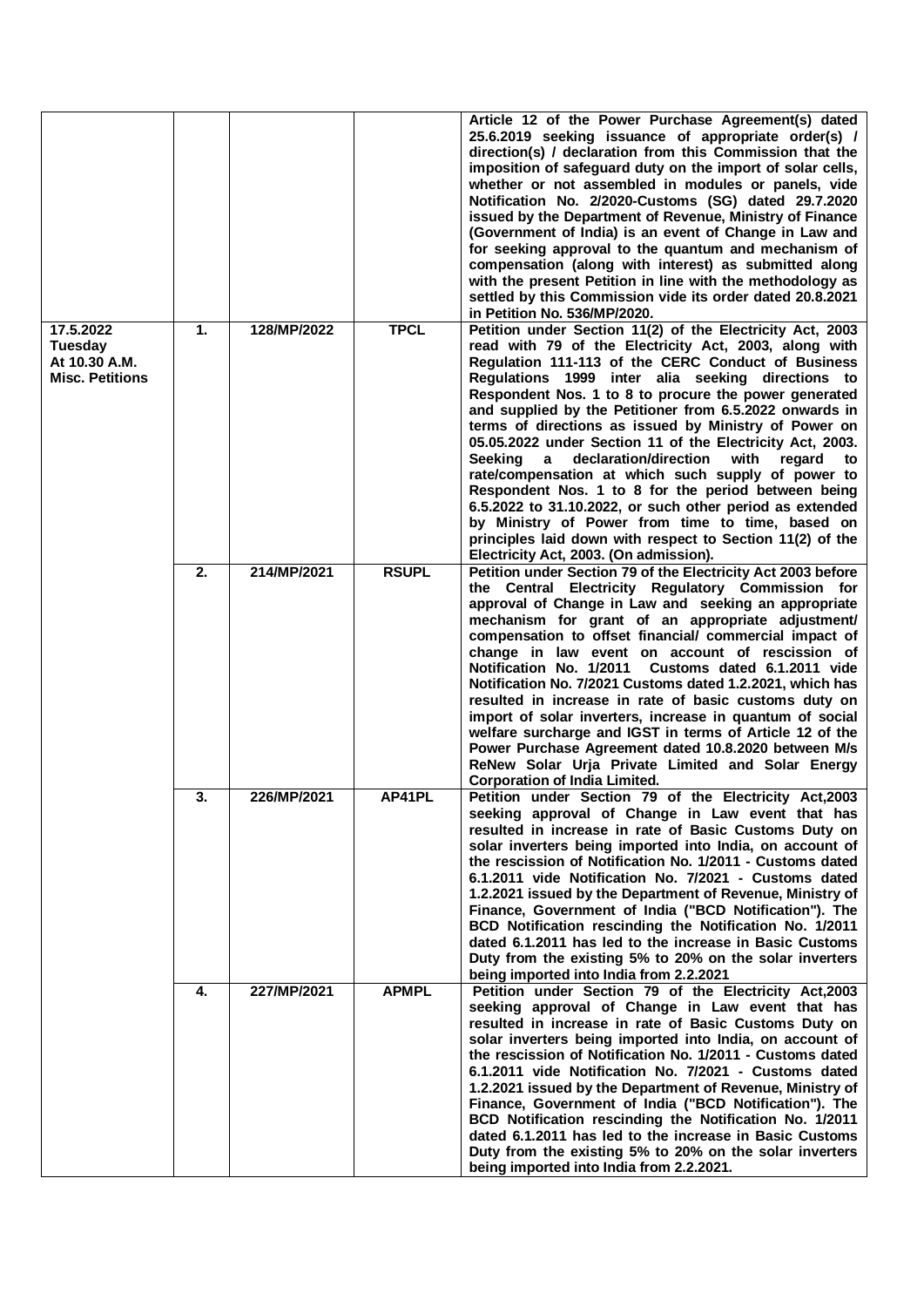| 5.  | 533/MP/2020 | <b>RRWTL</b>  | Petition invoking Section 79(1)(d) and (f) of the Electricity<br>Act, 2003 read with Regulation 5(3) of the Central<br>Electricity Regulatory Commission (Sharing of Inter State<br>Transmission Charges and Losses) Regulations, 2010<br>seeking compensation/ relief for increased construction<br>cost due to certain events of Change in Law as per the<br>applicable provisions of Transmission Service Agreement<br>dated 24.6.2015                                                                                                                                                                                                                                                                                                                        |
|-----|-------------|---------------|------------------------------------------------------------------------------------------------------------------------------------------------------------------------------------------------------------------------------------------------------------------------------------------------------------------------------------------------------------------------------------------------------------------------------------------------------------------------------------------------------------------------------------------------------------------------------------------------------------------------------------------------------------------------------------------------------------------------------------------------------------------|
| 6.  | 538/MP/2020 | <b>CWATL</b>  | Petition invoking Section 79(1)(d) and (f) of the Electricity<br>Act, 2003 read with Regulation 5(3) of the Central<br><b>Electricity Regulatory Commission (Sharing of Inter State</b><br>Transmission Charges and Losses) Regulations, 2010<br>seeking compensation/ relief for increased construction<br>cost due to certain events of Change in Law as per the<br>applicable provisions of Transmission Service Agreement<br>dated 24.6.2015                                                                                                                                                                                                                                                                                                                 |
| 7.  | 168/MP/2021 | <b>RSEJPL</b> | Petition under Section 79 of the Electricity Act, 2003 for<br>approval of Change in Law and seeking an appropriate<br>mechanism for grant of an appropriate adjustment/<br>compensation to offset financial/ commercial impact of<br>change in law events on account of imposition of<br>safeguard duty on solar cells/modules and rescission of<br>Notification No. 1/2011 - Customs dated 6.1.2011 vide<br>Notification No. 7/2021 - Customs dated 1.2.2021, which<br>has resulted in increase in rate of basic customs duty on<br>import of solar inverters, in terms of Article 12 of the<br>Power Purchase Agreement dated 18.11.2019 between M/s<br>ReNew Solar Energy (Jharkhand Three) Private Limited<br>and Solar Energy Corporation of India Limited. |
| 8.  | 171/MP/2021 | <b>RSWPL</b>  | Petition under Section 79 of the Electricity Act, 2003 for<br>approval of Change in Law and seeking an appropriate<br>mechanism for grant of an appropriate adjustment/<br>compensation to offset financial/ commercial impact of<br>change in law events on account of imposition of<br>safeguard duty on solar cells/modules and rescission of<br>Notification No. 1/2011 - Customs dated 6.1.2011 vide<br>Notification No. 7/2021 - Customs dated 1.2.2021, which<br>has resulted in increase in rate of basic customs duty on<br>import of solar inverters, in terms of Article 12 of the<br>Power Purchase Agreements dated 13.8.2019 between M/s<br>ReNew Sun Waves Private Limited. and Solar Energy<br><b>Corporation of India Limited.</b>              |
| 9.  | 471/MP/2019 | <b>TPREL</b>  | Petition under Section 79 of the Electricity Act, 2003 read<br>with Article 12 of the Power Purchase Agreements dated<br>28.06.2016 and 04.01.2017, executed between Tata Power<br>Renewable Energy Limited and NTPC Ltd., for seeking<br>compensation on account of Change in Law events viz.<br>introduction/ enactment of Central and State Specific<br>Laws for implementing Goods & Services Tax                                                                                                                                                                                                                                                                                                                                                            |
| 10. | 293/MP/2018 | <b>APIPL</b>  | Petition under Section 79 of the Electricity Act, 2003 and<br>Article 12 read with Article 16.3.1 of the Power Purchase<br>Agreements executed by the Petitioner and NTPC Limited<br>dated 19.4.2016 seeking relief on account of a 'Change in<br>Law' viz. the introduction of Goods and Services Tax laws<br>at the Central level and change in the rate of Service Tax,<br>resulting in additional recurring expenditure in the form of<br>an additional tax burden to be borne by the Petitioner<br>after the Effective Date of the Power Purchase<br>Agreements.                                                                                                                                                                                            |
| 11. | 294/MP/2018 | <b>APIPL</b>  | Petition seeking relief on account of a 'Change in Law' viz.<br>the introduction of Goods and Services Tax laws at the<br>Central level and change in the rate of Service Tax,<br>resulting in additional recurring expenditure in the form of<br>an additional tax burden to be borne by the Petitioner after<br>the Effective Date of the Power Purchase Agreement.                                                                                                                                                                                                                                                                                                                                                                                            |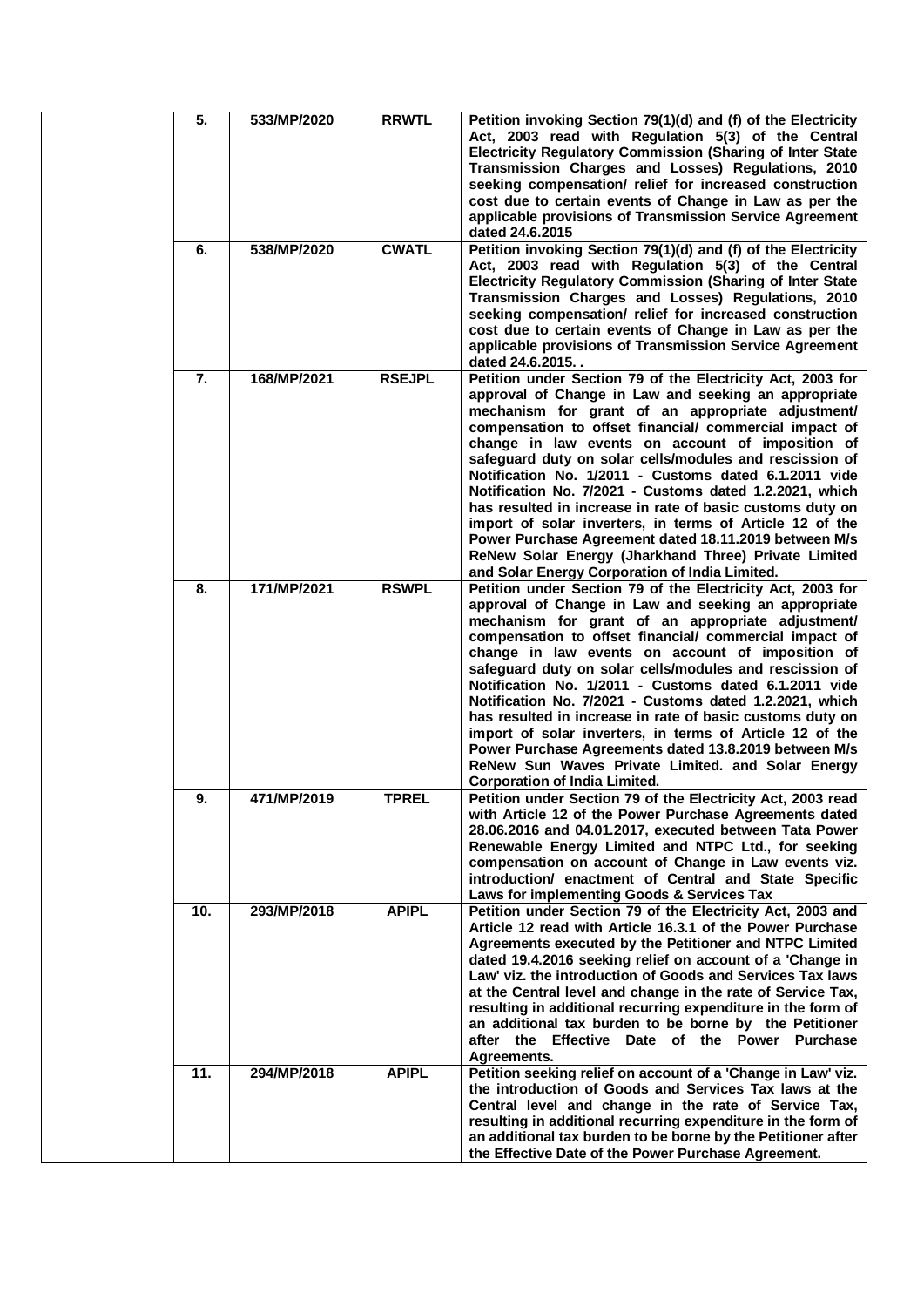| 12. | 150/MP/2019 | <b>APUPL</b>    | Petition under Section 79 of the Electricity Act, 2003 and<br>Article 12 read with Article 16.3.1 of the Power Purchase<br>Agreements dated 3.5.2016 and 8.5.2016 executed by the<br>Petitioner with the Respondents, seeking relief on account<br>of a 'Change in Law' viz. the introduction of Goods and<br>Services Tax laws at the Central level and change in the<br>rate of Service Tax, resulting in additional recurring<br>expenditure in the form of an additional tax burden to be<br>borne by the Petitioner after the Effective Date of the<br><b>Power Purchase Agreements.</b>                |
|-----|-------------|-----------------|--------------------------------------------------------------------------------------------------------------------------------------------------------------------------------------------------------------------------------------------------------------------------------------------------------------------------------------------------------------------------------------------------------------------------------------------------------------------------------------------------------------------------------------------------------------------------------------------------------------|
| 13. | 274/MP/2021 | SBE(3)PL        | Petition under Section 79 of the Electricity Act 2003 read<br>with Article 12 of the Power Purchase Agreements dated<br>6.10.2017 seeking in-principal approval for Change in Law<br>event i.e., Finance Department (Tax Division), Government<br>Notifications dated 19.11.2019<br>Rajasthan<br>of<br>and<br>30.03.2020 in terms of which Land Tax is to be imposed<br>upon the Project land of 2 x 50 MW (100 MW) Solar PV<br>Power Plants established by SB Energy Three Private<br>Limited in the State of Rajasthan.                                                                                    |
| 14. | 275/MP/2021 | SBE(4)PL        | Petition under Section 79 of the Electricity Act 2003 read<br>with Article 12 of the Power Purchase Agreements dated<br>27.4.2018 seeking in-principal approval for Change in Law<br>event i.e., Finance Department (Tax Division), Government<br>Notifications dated<br>Raiasthan<br>19.11.2019<br>and<br>οf<br>30.03.2020 in terms of which Land Tax is to be imposed<br>upon the Project land of 2 x 100 MW (200 MW) Solar PV<br>Power Plants established by SB Energy Four Private<br>Limited in the State of Rajasthan having land admeasuring<br>20,23,430 Sq. meter each with effect from 19.11.2019. |
| 15. | 268/MP/2021 | <b>Powerica</b> | Petition under Section 79(1)(b) and 79(1)(f) of the<br>Electricity Act, 2003 read with Article 12 of the long-term<br>Power Purchase Agreement dated 17.10.2019 entered into<br>between M/s Powerica Limited and Solar Energy<br>Corporation of India Limited for approval of Change in<br>Law events and consequential compensation                                                                                                                                                                                                                                                                         |
| 16. | 206/MP/2021 | <b>NTPC</b>     | Petition under Section 79 (1) (a) of the Electricity Act, 2003<br>read with Article 12.1.1 of the PPA dated 25.10.2019.                                                                                                                                                                                                                                                                                                                                                                                                                                                                                      |
| 17. | 273/MP/2021 | <b>NTPC</b>     | Petition under Section 79 (1) (a) of the Electricity Act, 2003<br>read with Article 12 of the Power Purchase Agreement<br>dated 21.12.2018 executed between NTPC Limited and<br>Uttar Pradesh Power Corporation Limited, seeking<br>compensation due to increase in costs on account of<br>change in rate of Goods & Services Tax amounting to a<br>Change in Law event with respect to the Solar PV Power<br>Project having Project capacity of 140 MW at Bilhaur, Uttar<br>Pradesh.                                                                                                                        |
| 18. | 256/MP/2021 | ASE(4)PL        | Petition under Section 86 of the Electricity Act 2003 read<br>with Article 12 of the Power Purchase Agreement dated<br>30.11.2018 seeking in-principal approval for Change in<br>Law event i.e., Finance Department (Tax Division),<br>Government of Rajasthan Notifications dated 19.11.2019<br>and 30.03.2020 in terms of which Land Tax is to be<br>imposed upon Adani Solar Energy Four Private Limited<br>(ASEFPL) 50 MW Solar Power Plant's land measuring<br>10,11,715 Sq. meter with effect from 19.11.2019.                                                                                         |
| 19. | 182/MP/2020 | <b>OGPTL</b>    | Petition under Sections 79(1)(c), 79(1)(d), 79(1)(f) and<br>79(1)(k) of the Electricity Act, 2003, read with Articles 11<br>and 12 of the Transmission Services Agreement dated<br>20.11.2015, seeking monetary compensation on account<br>of occurrence of force majeure and change in law events.                                                                                                                                                                                                                                                                                                          |
| 20. | 134/MP/2021 | <b>NER-IITL</b> | Petition under Sections 61, 63 and 79 of the Electricity<br>Act, 2003 read with the statutory framework and Article 11<br>and Article 12 of the Transmission Service Agreement<br>dated 27.12.2016 executed between NER-II Transmission<br>Limited<br>(Petitioner<br>NER-II)<br>and<br>its<br>Long-Term<br><b>Transmission</b><br><b>Customers</b><br>alia<br>claiming<br>for<br>inter                                                                                                                                                                                                                       |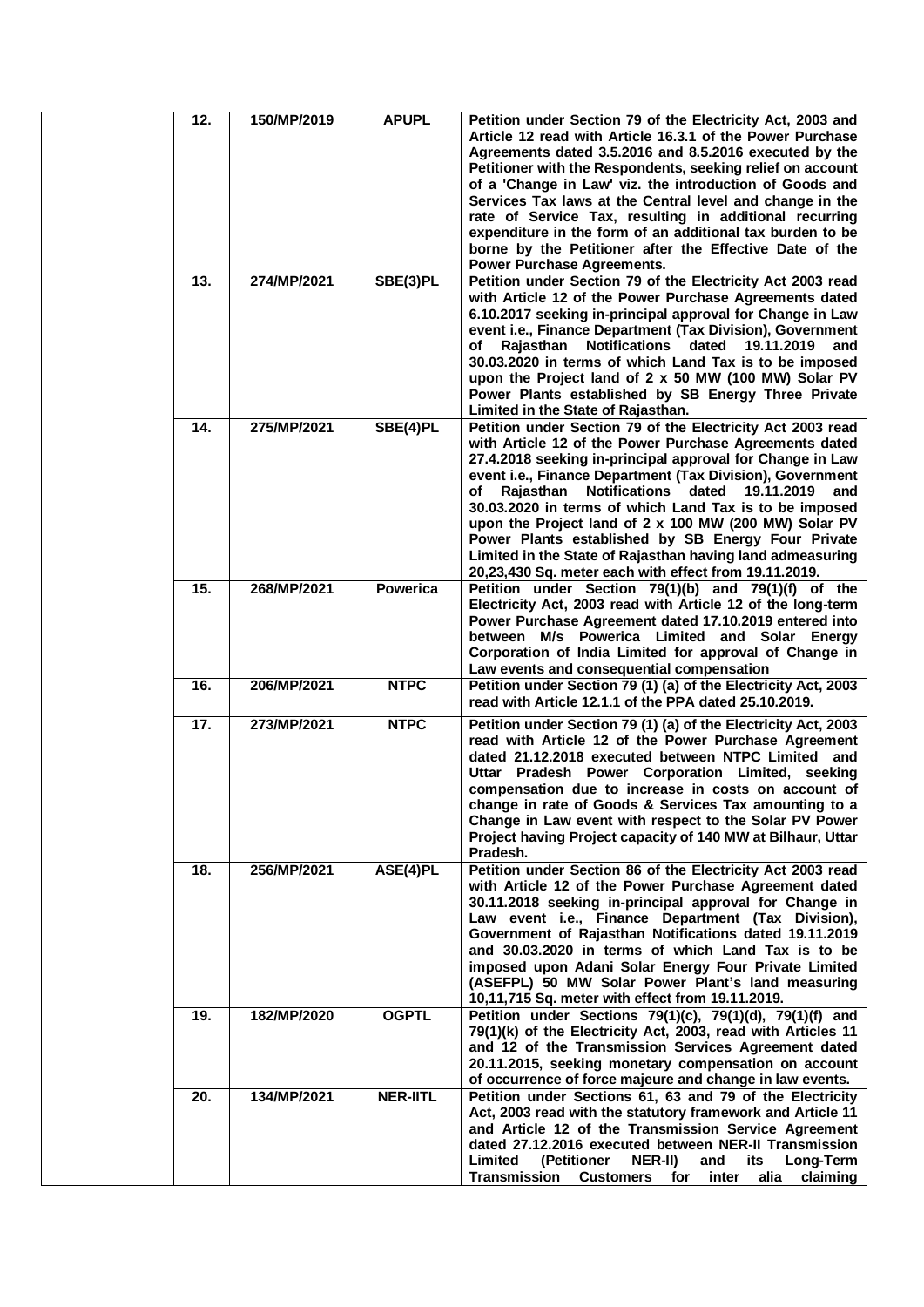|                                                                                                     |     |             |               | compensation due to Changes in Law and seeking an<br>extension to the scheduled commissioning date of the<br>relevant elements of the Project on account of Force<br>Majeure events.                                                                                                                                                                                                 |
|-----------------------------------------------------------------------------------------------------|-----|-------------|---------------|--------------------------------------------------------------------------------------------------------------------------------------------------------------------------------------------------------------------------------------------------------------------------------------------------------------------------------------------------------------------------------------|
|                                                                                                     | 21. | 237/MP/2021 | <b>KTL</b>    | Petition under Sections 63 and 79 of the Electricity Act,<br>2003 read with the statutory framework governing Inter-<br>state Transmission Systems, and Articles 11 and 12 of the                                                                                                                                                                                                    |
|                                                                                                     |     |             |               | Service Agreement dated 14.03.2016<br>Transmission<br>executed between Khargone Transmission Limited and its<br>Long-Term Transmission Customers for inter alia claiming<br>compensation due to Change in Law and seeking<br>extension in the scheduled commercial operation date of<br>the relevant elements of the Project on account of Force<br>Majeure.                         |
| 19.5.2022<br><b>Thursday</b><br>At 10.30 A.M.<br><b>Misc./Generation</b><br><b>Tariff Petitions</b> | 1.  | 111/MP/2022 | <b>GUVNL</b>  | Petition under Section 79(1)(b) of the Electricity Act, 2003<br>read with Clause 5(b) of the Settlement Deed dated<br>3.1.2022 and Supplemental PPA dated 30.3.2022 entered<br>into between the Petitioner and the Respondent in regard<br>to the base rate as on 15.10.2018.                                                                                                        |
|                                                                                                     | 2.  | 120/MP/2022 | <b>JITPL</b>  | Petition under Section 79 of the Electricity Act, 2003 read<br>with Article 11 and 22 of the Agreement for Procurement<br>of Power dated 25.10.2021 seeking directions to Southern<br>Regional Load Despatch Centre seeking revision of<br>schedule in accordance with notified declared Availability<br>by Jindal Thermal Power Limited( as per the direction of<br>Hon'ble APTEL). |
|                                                                                                     | 3.  | 302/GT/2020 | <b>NTPC</b>   | Petition for truing up of annual fixed charges for the 2014-<br>19 tariff period in respect of the Feroze Gandhi Unchahar<br>Thermal Power Station Stage-1 (2x210 MW)) (Part-heard).                                                                                                                                                                                                 |
|                                                                                                     | 4.  | 431/GT/2020 | <b>NTPC</b>   | Petition for determination of tariff for the 2019-24 tariff<br>period in respect of the Feroze Gandhi Unchahar Thermal<br>Power Station Stage-1 (2x210 MW)) (Part-heard).                                                                                                                                                                                                            |
|                                                                                                     | 5.  | 287/GT/2020 | <b>NTPC</b>   | Petition for truing up of annual fixed charges for the 2014-<br>19 tariff period in respect of the Feroze Gandhi Unchahar<br>Thermal Power Station Stage-3 (1x210 MW)( Part-Heard).                                                                                                                                                                                                  |
|                                                                                                     | 6.  | 427/GT/2020 | <b>NTPC</b>   | Petition for determination of tariff for the 2019-24 tariff<br>period in respect of the Feroze Gandhi Unchahar Thermal<br>Power Station Stage-3 (1x210 MW)(Part-heard).                                                                                                                                                                                                              |
|                                                                                                     | 7.  | 570/GT/2020 | <b>DVC</b>    | Petition for revision of tariff for the 2014-19 tariff period<br>after truing up exercise and determination of tariff for the<br>2019-24 tariff period in respect of Chandrapura Thermal<br>Power Station, Units 7 and 8 (500 MW)(Part-heard).                                                                                                                                       |
|                                                                                                     | 8.  | 216/GT/2019 | <b>NPGCPL</b> | Petition for approval of tariff of Nabinagar STPS Stage-I<br>(3x660 MW) from anticipated COD of Unit-1 (1.8.2019) to<br>31.3.2024.                                                                                                                                                                                                                                                   |
|                                                                                                     | 9.  | 219/GT/2019 | <b>NLCIL</b>  | Petition for determination of tariff for the period from the<br>date of anticipated CoD during the control period 2019-24<br>until 31.3.2024 in respect of Neyveli New Thermal Power<br>Station 2 x 500 MW.                                                                                                                                                                          |
|                                                                                                     | 10. | 641/GT/2020 | <b>TUL</b>    | Petition for truing up of tariff for the period 2016-19 in<br>respect of 1200 MW Teesta-III Hydro-electric Project,<br>Sikkim and determination of tariff for the period 2019-24 in<br>respect of 1200 MW Teesta-III Hydro-electric Project,<br>Sikkim.                                                                                                                              |
|                                                                                                     | 11. | 181/GT/2019 | <b>NTPC</b>   | Petition for approval of tariff of Gadarwara Super Thermal<br>Power Station (2 x 800 MW) for the period from anticipated<br>date of Commercial Operation of the Unit-I (i.e. 30.4.2019)<br>to 31.3.2024.                                                                                                                                                                             |
|                                                                                                     | 12. | 145/GT/2019 | <b>NTPC</b>   | Petition for approval of tariff of Lara Super Thermal<br>Station (1600 MW) for the period from anticipated date of<br>commercial operation of Unit-I (i.e. 15.5.2019) to 31.3.2024)<br>(Part-heard)                                                                                                                                                                                  |
| 20.5.2022<br>Friday<br>At 10.30 A.M.<br><b>Misc. Petitions</b>                                      | 1.  | 271/MP/2021 | <b>CTU</b>    | Petition under Section 79(1)(c) and (f) of the Electricity<br>Act, 2003 read with Regulation 111 of the Central<br><b>Electricity Regulatory Commission (Conduct of Business)</b><br>Regulations, 1999 seeking directions for implementation                                                                                                                                         |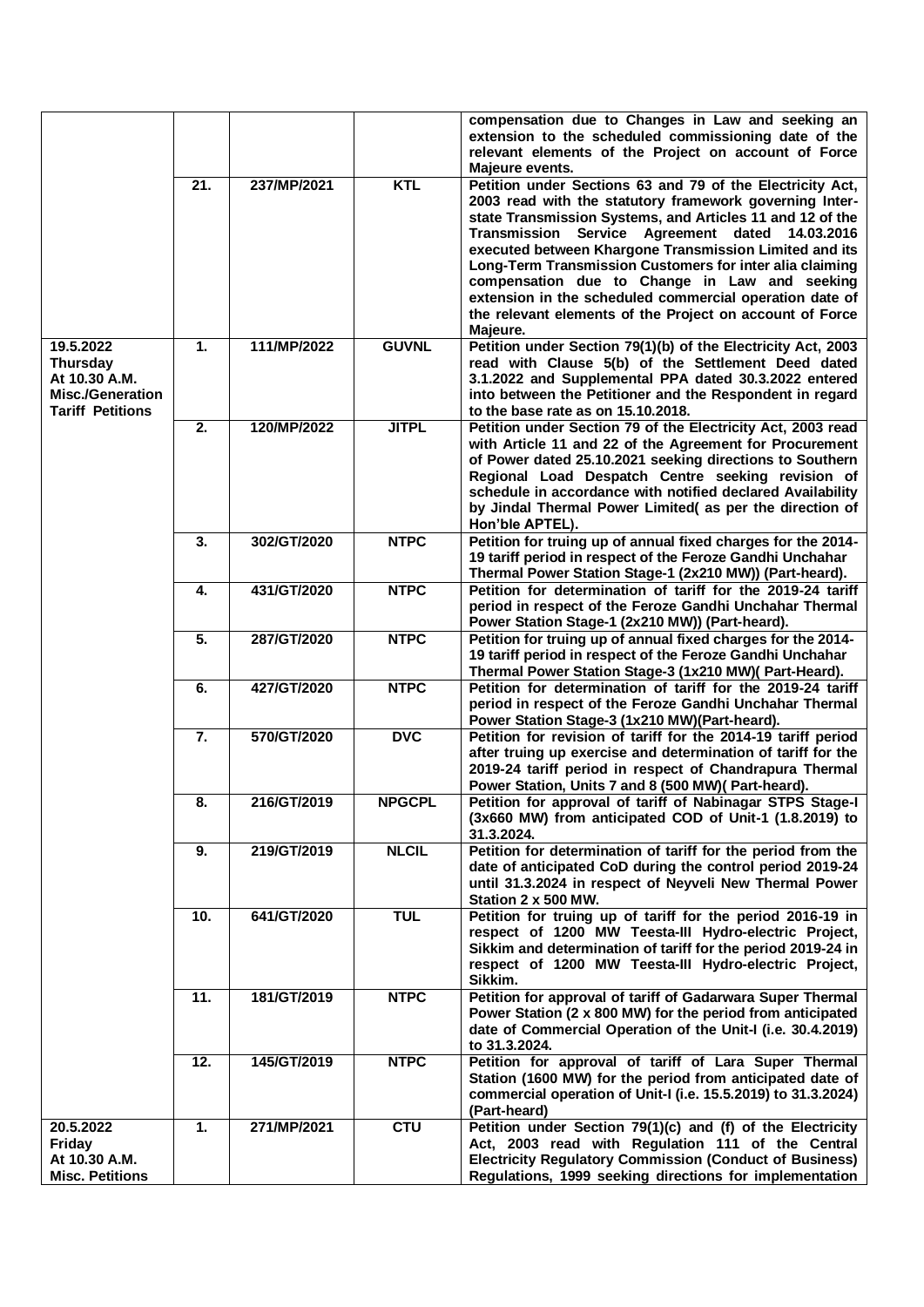|     |                                            |                   | and establishment of new pooling station at Fatehgarh-II<br>connected through LILO of Fatehgarh Poling Station-<br>Bhadla 765 kV d/c line(On admission).                                                                                                                                                                                                                                                                                                                          |
|-----|--------------------------------------------|-------------------|-----------------------------------------------------------------------------------------------------------------------------------------------------------------------------------------------------------------------------------------------------------------------------------------------------------------------------------------------------------------------------------------------------------------------------------------------------------------------------------|
| 2.  | 104/MP/2022                                | <b>RSDCL</b>      | Petition under Section 79 of the Electricity Act, 2003<br>seeking extension of timelines of Connectivity and LTA<br>for its Solar Power Project at Nokh Solar Park (On<br>admission).                                                                                                                                                                                                                                                                                             |
| 3.  | 118/MP/2022                                | <b>VRPL</b>       | Petition under Sections 79(1)(c) and 79(1)(f) of the<br>Electricity Act, 2003 read with Regulation 32 of Central<br><b>Electricity Regulatory Commission (Grant of Connectivity,</b><br>Long-term Access and Medium-term Open Access in<br>inter-State Transmission and related matters) Regulations,<br>2009 and the revised procedure for Grant of Connectivity<br>to Projects based on Renewable Sources to inter State<br>Transmission System dated 20.2.2021 (On admission). |
| 4.  | 119/MP/2022<br>alongwith<br>I.A.No.28/2022 | <b>KSKMPL</b>     | Petition under Section 79(1)(f) and (k) of the Electricity<br>Act, 2003 for adjudication of disputes and return of<br>performance bank guarantee( Interlocutory application for<br>interim order) (On admission).                                                                                                                                                                                                                                                                 |
| 5.  | 149/MP/2021                                | <b>KSKMPL</b>     | Petition under Section 79(1)(b) read with Section 79(1)(f)<br>and other applicable provisions of the Electricity Act, 2003<br>seeking adjudication of disputes and differences under<br>the Power Purchase Agreement dated 31.7.2012 as<br>amended on 19.12.2014 and 23.1.2018 in regard to non-<br>payment of tariff and unilateral deduction of capacity<br>charges under the Bills of the Petitioner by the<br>Respondents (On admission).                                     |
| 6.  | 91/MP/2018                                 | <b>KSKMPL</b>     | Petition under Section 79(1)(b) read with Section 79(1)(f)<br>and other applicable provisions of the Electricity Act, 2003<br>seeking adjudication of disputes and differences under<br>the Power Purchase Agreement dated 31.07.2012 as<br>amended on 19.12.2014 and 23.01.2018 in regard to non-<br>payment of tariff and unilateral deduction of the monthly<br>energy bills of the Petitioner by the Respondents                                                              |
| 7.  | 53/MP/2021                                 | <b>KSKMPL</b>     | Petition under Section 79(1)(b) read with Section 79(1)(f)<br>and other applicable provisions of the Electricity Act, 2003<br>seeking adjudication of disputes and differences under<br>the Power Purchase Agreement dated 31.7.2012 as<br>amended on 19.12.2014 and 23.1.2018 in regard to non-<br>payment of tariff and unilateral deduction of capacity<br>charges under the Bills of the Petitioner by the<br>Respondents.                                                    |
| 8.  | 61/MP/2021                                 | <b>KSKMPL</b>     | Petition under Section 79(1)(f) and (k) of the Electricity<br>Act, 2003 for adjudication of disputes arising on account<br>of termination of the Power Purchase Agreement dated<br>31.7.2012 by the Respondent Nos. 1 and 2.                                                                                                                                                                                                                                                      |
| 9.  | 44/MP/2022                                 | <b>TPDDL</b>      | Petition under Sections 60, 61, 79(1)(f), 86(1)(e) and 29(5)<br>of the Electricity Act, 2003 read with Regulation 17 of<br>CERC (Terms and Conditions of Tariff), Regulations, 2019<br>seeking adjudication of dispute with NTPC Limited in<br>terms of the Order dated 17.1.2022 passed in WP (C)<br>10026 of 2020.                                                                                                                                                              |
| 10. | 116/MP/2019                                | <b>KBUNL</b>      | Petition for resolution of disputes regarding payment of<br>capacity charges for the allocated<br>capacity for<br>Muzaffarpur Thermal Power Station (MTPS) Stage-II ( 2 x<br>195 MW)                                                                                                                                                                                                                                                                                              |
| 11. | 606/MP/2020                                | <b>MPL</b>        | Petition under Regulations 11, 26 and 29 of the CERC<br>(Terms and Conditions of Tariff) Regulations, 2019 read<br>with other relevant provisions and Commissions<br>directions in the Order dated 20.3.2017 in Petition No.<br>72/MP/2016.                                                                                                                                                                                                                                       |
| 12. | 605/MP/2020                                | <b>ARIMA SPPL</b> | Petition under Section 79 of the Electricity Act, 2003 and<br>the statutory framework governing the procurement of<br>power through competitive bidding and Article 11 read<br>with Article 13.5 and Article 4.5.3 of the Power Purchase<br>Agreement dated 22.11.2018 executed between Solar                                                                                                                                                                                     |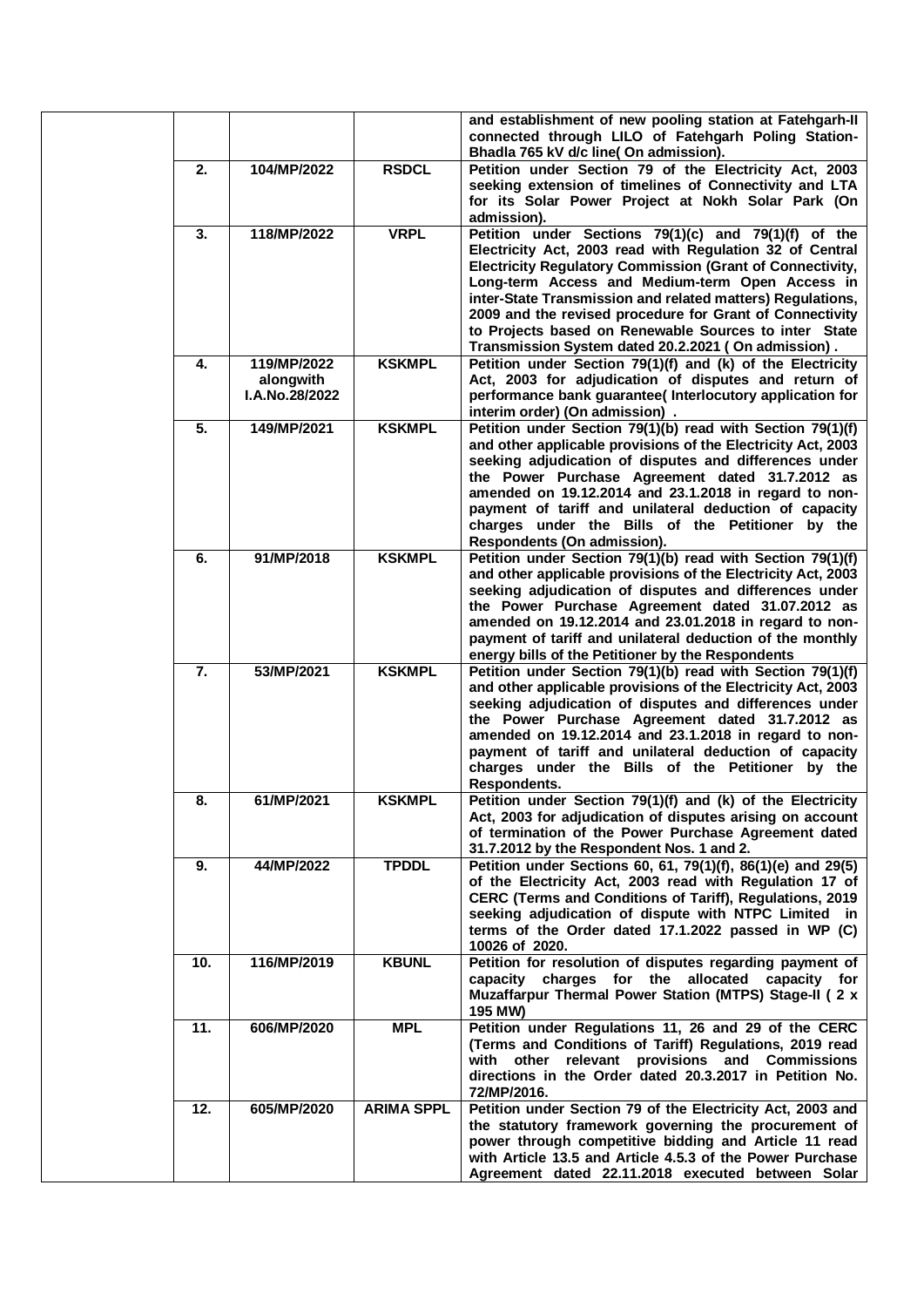|                                                                        |                 |             |                   | Energy Corporation of India Limited and Arina Solar                                                                                                                                                                                                                                                                                                                                                                                                                                                                                                                                                                                                |
|------------------------------------------------------------------------|-----------------|-------------|-------------------|----------------------------------------------------------------------------------------------------------------------------------------------------------------------------------------------------------------------------------------------------------------------------------------------------------------------------------------------------------------------------------------------------------------------------------------------------------------------------------------------------------------------------------------------------------------------------------------------------------------------------------------------------|
|                                                                        |                 |             |                   | Power Limited seeking directions to restrain SECI from<br>invoking the bank guarantees and for returning the bank<br>guarantees.                                                                                                                                                                                                                                                                                                                                                                                                                                                                                                                   |
|                                                                        | 13.             | 155/MP/2019 | <b>UPCL</b>       | Petition filed under Section 79 (1) (f) of the Electricity Act,<br>2003 read with Articles 3, 6, 7.2(b) and other provisions of<br>the Power Purchase Agreement dated 26.12.2005 seeking<br>adjudication of disputes related to legitimate dues payable<br>to Udupi Power Corporation Limited by the Karnataka                                                                                                                                                                                                                                                                                                                                     |
|                                                                        |                 |             |                   | <b>ESCOMs(Part-heard).</b>                                                                                                                                                                                                                                                                                                                                                                                                                                                                                                                                                                                                                         |
|                                                                        | 14.             | 119/MP/2017 | <b>RSETPL</b>     | Petition under Section 79 of the Electricity Act, 2003 and<br>Power Purchase Agreement dated 8.1.2011 entered into<br>between Rajasthan Sun Technique Energy Private Limited<br>and NTPC Vidyut Vyapar Nigam Limited for extension of<br><b>Schedule Commissioning Date.</b>                                                                                                                                                                                                                                                                                                                                                                       |
|                                                                        | $\overline{15}$ | 275/MP/2020 | <b>RSTEPL</b>     | Petition under Section 79 of the Electricity Act, 2003 and<br>Power Purchase Agreement dated 8.1.2011 signed<br>between the Petitioner and the Respondent seeking<br>suitable directions for the release of the payment of<br>cumulative amount of Rs. 32,51,77,020/- raised by the<br>Petitioner under its invoice dated November 4, 2016,<br>December 5, 2016, January, 4, 2017, February 4, 2017 and<br>March 4, 2017 for supply of electricity and payment of Late<br>Payment Surcharge as per Article 10.3.3 of the Power<br>Purchase Agreement dated 8.1.2011.                                                                               |
|                                                                        | 16.             | 24/AT/2022  | <b>NBTL</b>       | Petition under Section 63 of the Electricity Act, 2003 for<br>adoption of transmission charges with respect to the<br>transmission system to be implemented by Nangalbibra -<br><b>Bongaigaon Transmission Limited</b>                                                                                                                                                                                                                                                                                                                                                                                                                             |
|                                                                        | 17.             | 33/TL/2022  | <b>NBTL</b>       | Petition under Sections 14, 15 and 79 (1) (e) of the<br>Electricity Act, 2003 read with the Central Electricity<br><b>Regulatory Commission</b><br>(Procedure,<br><b>Terms</b><br>and<br>Conditions for Grant of Transmission Licence and other<br>related matters) Regulations, 2009 with respect to grant of<br>transmission license to Nangalbibra - Bongaigaon<br><b>Transmission Limited.</b>                                                                                                                                                                                                                                                 |
| 24.5.2022<br><b>Tuesday</b><br>At 10.30 A.M.<br><b>Misc. Petitions</b> | 1.              | 252/MP/2021 | <b>HVPNL</b>      | Petition under Section 79(1)(f) and 79(1)(c) read with<br>Section 158 of the Electricity Act, 2003 and Regulation 111<br>of the Central Electricity Regulatory Commission<br>(Conduct of Business) Regulations, 1999 and seeking<br>reference to arbitration of inter-state dispute between the<br>Petitioner being the State of Haryana and the Respondent<br>being the Union Territory Chandigarh with respect to the<br>recovery of an amount of Rs.11,15,64,277.30, i.e. the cost<br>of 15.8 crores units of pilfered electricity at the then<br>prevalent rates along with compound interest @18% till<br>the date of payment (On admission). |
|                                                                        | 2.              | 259/MP/2021 | <b>SBSRPCEPL</b>  | Petition under Sections 79(1)(c), 79(1)(f) and 79(1)(k) of the<br>seeking<br><b>Electricity</b><br>Act,<br>2003,<br>deferment<br>of<br>operationalization of Long-Term Access (LTA) granted by<br>the Central Transmission Utility (CTU) to the Petitioner.<br>(On admission).                                                                                                                                                                                                                                                                                                                                                                     |
|                                                                        | 3.              | 265/MP/2021 | <b>ADTL</b>       | Petition invoking Section 79 (1)(c) and (f) of the Electricity<br>Act, 2003 read with Regulation 111 of the Central<br><b>Electricity Regulatory Commission (Conduct of Business)</b><br>Regulations, 1999 seeking compensation/ relief for the<br>additional expenditure incurred by the Petitioner during<br>the construction of the Project due to certain Change in<br>Law and Force Majeure events, as per the applicable<br>provisions of Transmission Service Agreement dated<br>22.9.2015. (On admission).                                                                                                                                 |
|                                                                        | 4.              | 269/MP/2021 | <b>SPDC (AP)L</b> | Petition under Sections 79(1) (b), (c) and (k) of the<br>Electricity Act, 2003 seeking approval of the terms of the<br><b>Tripartite Power Sale</b><br>Agreement dated 1.12.2021<br>between SECI, APDISCOMS and GoAP, for purchase of<br>7000MW solar power with an annual ceiling quantum of                                                                                                                                                                                                                                                                                                                                                      |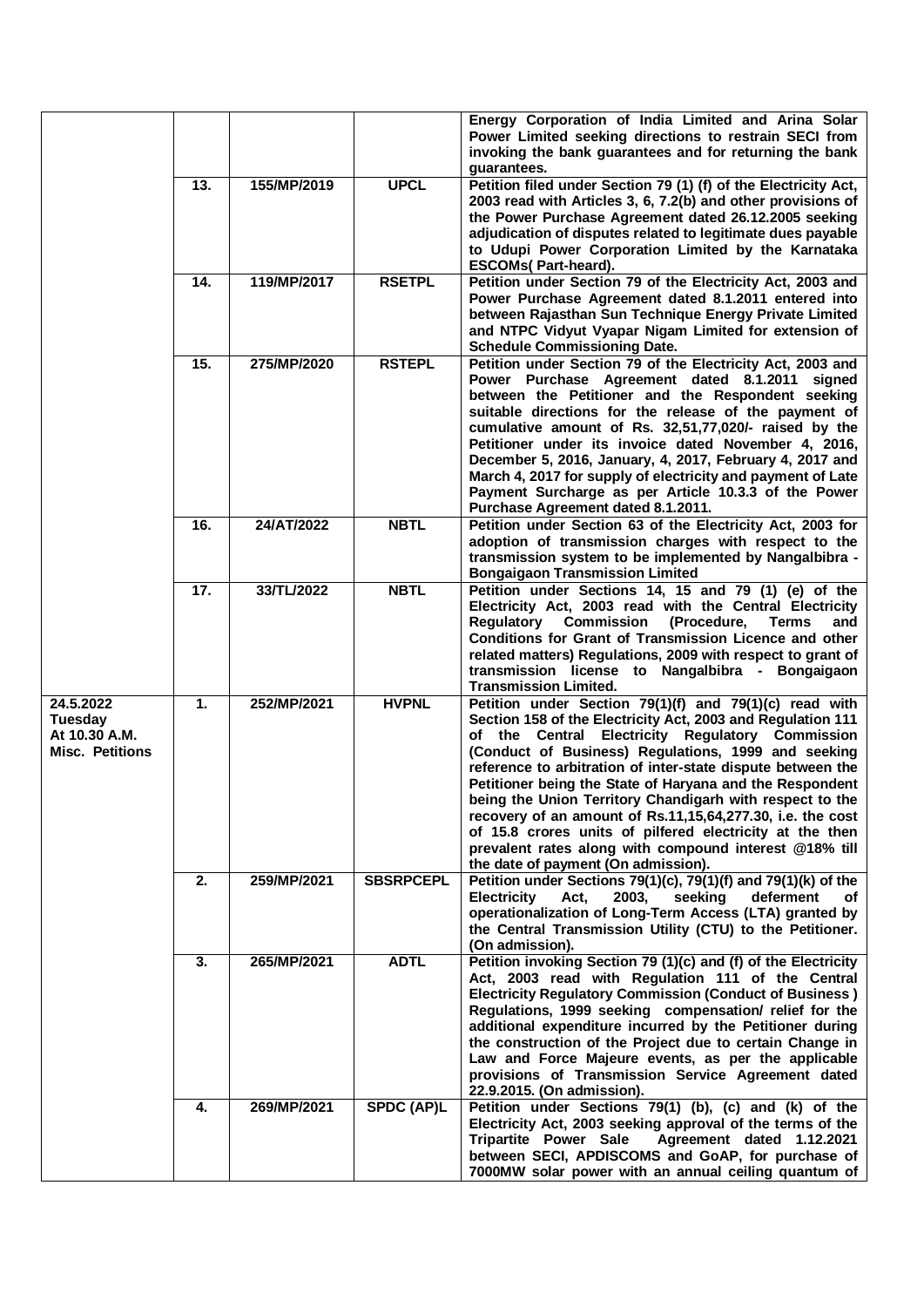|     |             |                    | 17000 MU for 25 years. (On admission).                                                                                                                                                                                                                                                                                                                                                                                                                                                                                                                                                                 |
|-----|-------------|--------------------|--------------------------------------------------------------------------------------------------------------------------------------------------------------------------------------------------------------------------------------------------------------------------------------------------------------------------------------------------------------------------------------------------------------------------------------------------------------------------------------------------------------------------------------------------------------------------------------------------------|
| 5.  | 282/MP/2021 | <b>RKMPPL</b>      | Petition under Section 79(1) (b), 79 (1)(f) and 79 (1)(k) of the<br>Electricity Act 2003, read with Articles 11.5.3,11.5.4,12.1,<br>24.3 and 24.4 of the Pilot Agreement for Procurement of<br>Power (PAPP) dated 26.10.2018 executed between the<br>Petitioner (RKM) and the Respondent (PTC) seeking<br>payment of the outstanding amount on account of (i)<br>monthly supply bills; (ii) late payment surcharge; (iii)<br>additional interest; and for furnishing of Letter of Credit as<br>payment security mechanism(On admission)                                                                |
| 6.  | 67/MP/2022  | <b>ACME Jaipur</b> | Petition under Section 142 read with Section 79(1) (f) and<br>Section 79(1)(k) of the Electricity Act, 2003 for seeking<br>urgent direction(s) and action against Respondent No.1<br>Madhya Pradesh Power Management Company Limited<br>for being in non-compliance of the specific and express<br>directions/orders of this Commission dated 20.8.2021 in<br>Petition No. 373/MP/2020 and the provisions of the<br>Electricity Act, 2003, and seeking issuance of directions<br>against the Respondent No. 1 to comply with the<br>directions of this Commission<br>unequivocal<br>(On<br>admission). |
| 7.  | 99/MP/2022  | <b>LBTL</b>        | Petition under Sections 17(3) & 17(4) of Electricity Act,<br>2003 seeking approval for creation of security interest<br>over the Petitioner's Assets in favour of Respondent No. 2<br>(as the Security Trustee acting for the benefit of the<br>Lenders) in respect of the Petitioner's Transmission<br>Project.                                                                                                                                                                                                                                                                                       |
| 8.  | 25/MP/2020  | <b>GMRWEL</b>      | Petition under Section 79 of the Electricity Act, 2003 read<br>with Article 10 of the Power Purchase Agreements dated<br>17.03.2010 and 21.03.2013 executed between GMR Warora<br>Energy Limited and the Distribution Companies in the<br>States of Maharashtra and Dadra and Nagar Haveli<br>pursuant to liberty granted in Order dated 16.05.2019 in<br><b>Petition No. 284/MP/2018.</b>                                                                                                                                                                                                             |
| 9.  | 105/TL/2022 | <b>GTL</b>         | Application under Section 14 of the Electricity Act, 2003<br>read with Central Electricity Regulatory Commission<br>(Procedure, Terms and Conditions for Grant of<br>Transmission License and other<br>related matters)<br>Regulations, 2009 with respect to Transmission License to<br><b>Gadag Transmission Limited</b>                                                                                                                                                                                                                                                                              |
| 10. | 106/AT/2022 | <b>GTL</b>         | Application under Section 63 of the Electricity Act, 2003<br>for adoption of Transmission Charges with respect to the<br>Transmission System "Transmission Scheme for Solar<br>Energy Zone in Gadag (2500 MW), Karnataka -Part A"<br>being established by Gadag Transmission Limited.                                                                                                                                                                                                                                                                                                                  |
| 11. | 30/TL/2022  | <b>KTL</b>         | Application under Sections 14, 15 and 79(1)(e) of the<br>Electricity Act, 2003 read with Central Electricity<br>Regulatory Commission (Procedure, Terms<br>and<br>Conditions for grant of Transmission Licence and other<br>related matters) Regulations, 2009 with respect to grant of<br>inter-State transmission licence to Kallam Transmission<br>Limited.                                                                                                                                                                                                                                         |
| 12. | 48/TL/2022  | <b>PSTL</b>        | Application under Section 14 of the Electricity Act, 2003<br>read with Central Electricity Regulatory Commission<br>(Procedure, Terms and Conditions for Grant of<br>Transmission Licence and other related matters)<br>Regulations, 2009 with respect to Transmission Licence to<br>Powergrid Sikar Transmission Limited (Formerly, Sikar<br><b>New Transmission Limited</b>                                                                                                                                                                                                                          |
| 13. | 50/TL/2022  | <b>PASTL</b>       | Application under Section 14 of the Electricity Act, 2003<br>read with Central Electricity Regulatory Commission<br>(Procedure, Terms and Conditions for Grant of<br>Transmission Licence and other related matters)<br>Regulations, 2009 with respect to Transmission Licence to<br>Powergrid Aligarh Sikar Transmission Limited (Formerly,<br><b>Sikar-II Aligarh Transmission Limited)</b>                                                                                                                                                                                                          |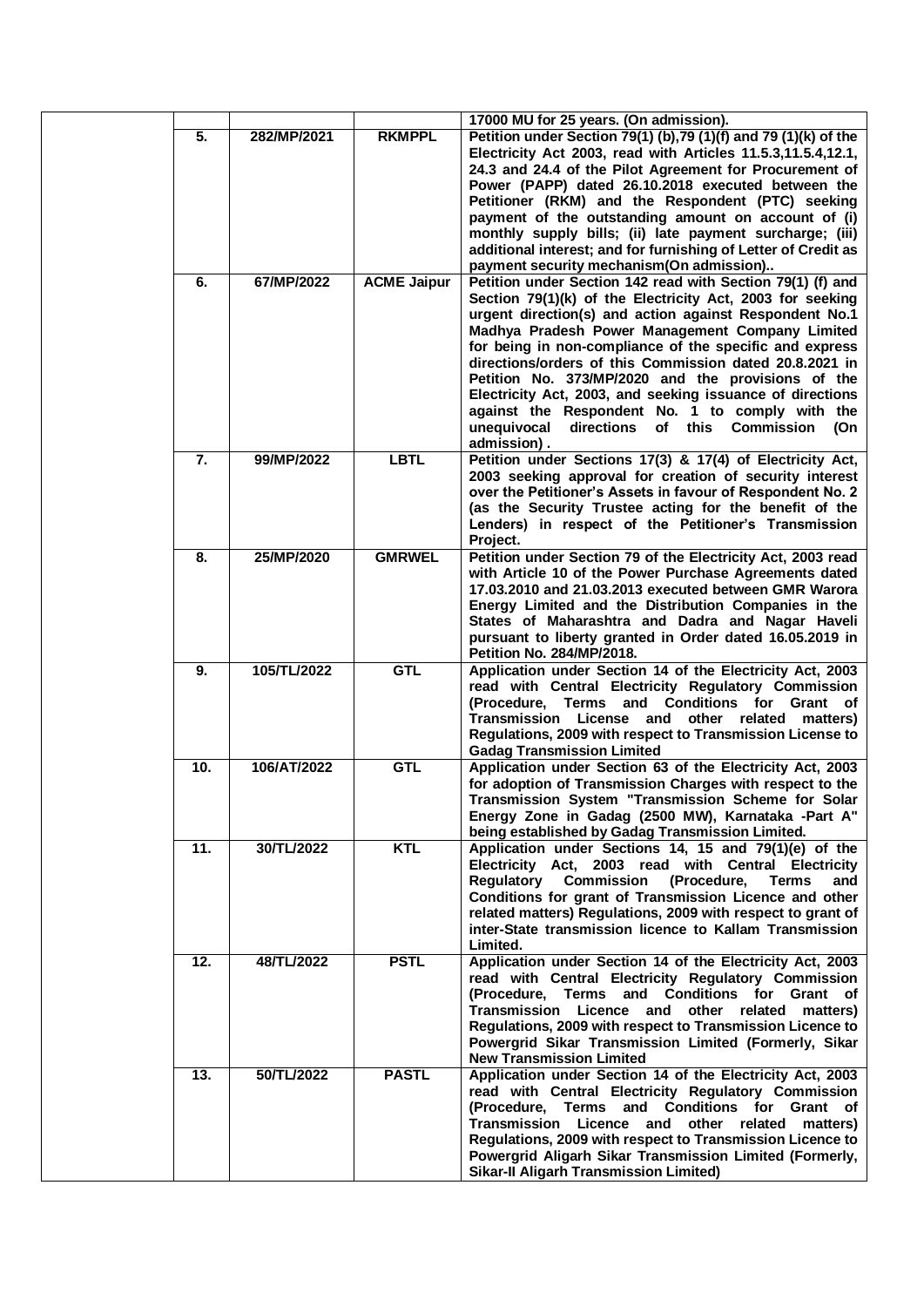|                                                                         | 14. | 69/TL/2022                                 | <b>PSITSL</b>  | Application under Section 14 of the Electricity Act, 2003<br>read with the Central Electricity Regulatory Commission<br>(Terms and Conditions for Grant of Transmission Licence<br>and other related matters) Regulations, 2009 for grant of<br>separate Transmission Licence for implementation of<br>scope of work as detailed in the Petition through<br>Regulated Tariff Mechanism (RTM) mode to Power Grid<br>Southern Interconnector Transmission System Limited.                                                                                                                                                                                                                                                                                          |
|-------------------------------------------------------------------------|-----|--------------------------------------------|----------------|------------------------------------------------------------------------------------------------------------------------------------------------------------------------------------------------------------------------------------------------------------------------------------------------------------------------------------------------------------------------------------------------------------------------------------------------------------------------------------------------------------------------------------------------------------------------------------------------------------------------------------------------------------------------------------------------------------------------------------------------------------------|
| 26.5.2022<br><b>Thursday</b><br>At 10.30 A.M.<br><b>Misc. Petitions</b> | 1.  | 187/MP/2021                                | <b>MSEDCL</b>  | Petition under Section 94(1)(g) of the Electricity Act, 2003<br>read with Regulation 76 and 77 of the Central Electricity<br>Regulatory Commission (Terms and Conditions of Tariff)<br>Regulations, 2019 ("CERC Tariff Regulations 2019"), and<br>read with Regulation 111, 112 and 113 of the Central<br><b>Electricity Regulatory Commission (Conduct of Business)</b><br><b>Regulations,</b><br>1999<br>seeking<br>directions<br>from<br>the<br>Commission to Respondent IPP's for providing rebate in<br>fixed charges, interest free deferment of capacity charges<br>and reduced late payment surcharge on account of covid-<br>19 pandemic in view of the ministry of power Notification<br>dated 15.5.2020/16.5.2020 (On admission)                      |
|                                                                         | 2.  | 185/MP/2021                                | <b>RKM PPL</b> | Petition under Section 79 (1)(b), 79 (1)(f) and 79 (1)(k) of the<br>Electricity Act, 2003, read with Article 8.6.7 of the PPA<br>dated 15.3.2016 executed between the RKM Powergen<br>Private limited (hereinafter referred to as 'Petitioner') and<br>the Uttar Pradesh Power Corporation Limited (hereinafter<br>referred to as 'UPPCL/ Respondent No.1'), imploring this<br>Commission to direct the Respondent No. 1 to make<br>payments, to the Petitioner of the amounts outstanding in<br>terms of the PPA on account of Late Payment Surcharge;<br>and reimbursement of the illegally deducted penalty for<br>short supply of power. (On admission).                                                                                                     |
|                                                                         | 3.  | 186/MP/2021                                | <b>DGVCL</b>   | Petition under Section 79 (1) (c) read with Sections 142<br>and 146 of the Electricity Act, 2003 regarding non-<br>compliance of the order dated 8.6.2013 in Petition No.<br>245/MP/2012(On admission).                                                                                                                                                                                                                                                                                                                                                                                                                                                                                                                                                          |
|                                                                         | 4.  | 29/MP/2022                                 | <b>DBPL</b>    | Petition under Section 79 of the Electricity Act, 2003 for<br>execution of Order dated 19.12.2017 in Petition No.<br>229/MP/2016 and Order dated 6.1.2020 in Petition No.<br>208/MP/2018; and initiation of proceedings/ appropriate<br>action under Section 142 read with Section 149 of the<br>Electricity Act, 2003 and Regulation 111 of the Central<br><b>Electricity Regulatory Commission (Conduct of Business)</b><br>Regulations, 1999 against the Respondents for non-<br>compliance of the Order dated 19.12.2017 in Petition No.<br>229/MP/2016 and Order dated 6.1.2020 in Petition No.<br>208/MP/2018(On admission).                                                                                                                               |
|                                                                         | 5.  | 32/MP/2022<br>alongwith<br>I.A. No.33/2022 | <b>DBPL</b>    | Petition under Section 79(1)(b) read with Section 79(1)(f)<br>of the Electricity Act, 2003 for recovery of amounts<br>payable by the Respondent to the Petitioner against the<br>Monthly Bills and the Late Payment Surcharge thereon<br>under the Power Purchase Agreement dated 19.8.2013<br>entered into between the Petitioner and the Respondent(<br>Interlocutory application for interim order/directions)<br>(On admission).                                                                                                                                                                                                                                                                                                                             |
|                                                                         | 6.  | 78/MP/2022<br>alongiwht I.A.<br>No. 9/2022 | <b>MSEPL</b>   | Petition under Section 79 of the Electricity Act, 2003 read<br>with the relevant provisions of Power Purchase<br>Agreement dated 3.7.2020 executed between M/s Masaya<br>Solar Energy Private Limited and Solar Energy<br>Corporation of India Ltd. inter alia seeking extension of<br>time for achieving Financial Closure, Land Acquisition<br>and extension of the Scheduled Commissioning Date of<br>the 300 MW solar power project in terms of Power<br>Purchase Agreement dated 3.7.2020, on account of the<br>Force Majeure event beyond the reasonable control of the<br>Petitioner, i.e., inordinate delay/time taken by the<br>Government of India in allowing the Petitioner's Foreign<br>Direct Investment application(Interlocutory application for |